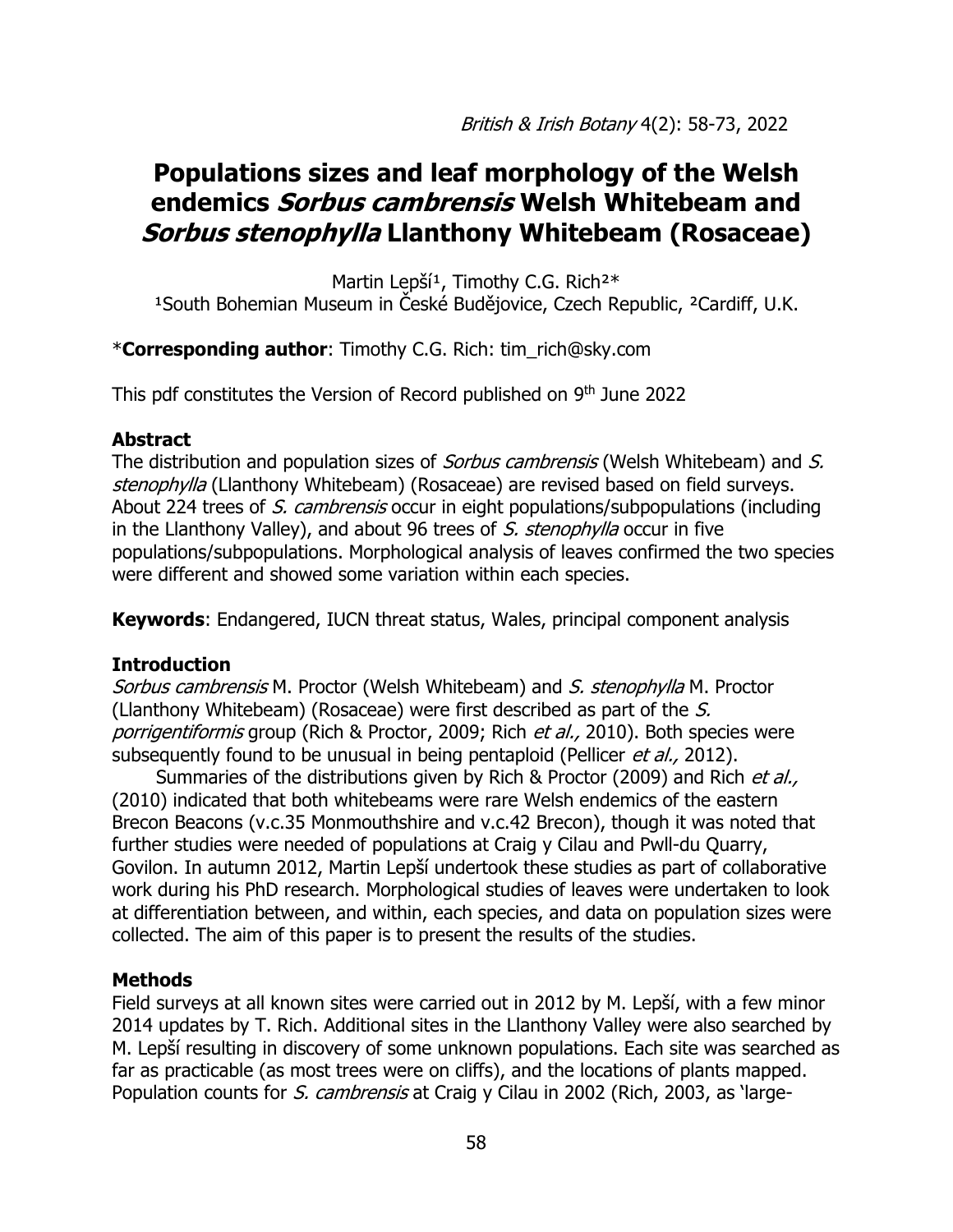leaved S. porrigentiformis') were used to avoid redoing a full census of this large and complex site.

Multivariate morphometric analyses were used to evaluate variability of Sorbus cambrensis and S. stenophylla and reveal species-specific characters. Five welldeveloped, mature, intact leaves from the middle part of short sterile shoots were collected for morphological analysis per individual. Five or six individuals were sampled at each of nine populations (six of S. *cambrensis* and three of S. stenophylla) giving a total of 53 trees sampled. All trees sampled for morphometric analysis were tested for pentaploid level by flow cytometry (courtesy J. Pellicer). 2012 was a poor fruiting year so data on fruit were not collected.

The leaves were carefully flattened and dried, scanned at 300 dpi and scored for 15 leaf characters using tpsDig software (Rohlf, 2006). The character set was chosen on the basis of published keys, floras and taxonomic studies for *Sorbus* (e.g. Kutzelnigg, 1995; Meyer et al., 2005; Rich et al., 2010; Lepší et al., 2015):

- 1. AB angle of lamina base.
- 2. AI angle of incision between 3rd and 4th lobe.
- 3. AT angle of leaf apex.
- 4. AT2 angle of terminal tooth of 3rd lobe.
- 5. AV angle of third lateral vein from the leaf base to the midrib.
- 6. I depth of incision between 3nd and 4rd lateral vein from laminar base.
- 7. L width of 4th lobe.
- 8. LL -lamina length.
- 9. LL:LW leaf length to leaf width ratio.
- 10. LW lamina width.
- 11. NT1 number of teeth at 4th lobe.
- 12. NT2 number of single teeth on the leaf apex.
- 13. NV number of lateral lamina veins.
- 14. P petiole length.
- 15. WP widest point from leaf base.

Five measurements of each character per individual were recorded and their arithmetic mean was used as the value for each individual in all morphometric analyses. Non-parametric Pearson correlation coefficients were calculated for pairs of characters of each species and for the whole dataset to reveal relationships among characters. Principal component analyses (PCA) were performed to give an insight into the overall pattern of morphological variation and to reveal intraspecific variability and potential separation of the two species. Prior to the PCA, the data were log-transformed and standardized to have a zero mean and unit standard deviation so that the characters were on a comparable scale and had the same weight in analyses. Linear Discrimination Analyses (LDA), which maximize differences between a priori defined groups, were used to test the discriminating power of morphometric characters, following the method described by Lepš & Šmilauer (2003) using forward selection of characters with nonparametric Monte Carlo permutation tests (999 permutations; only axes with P level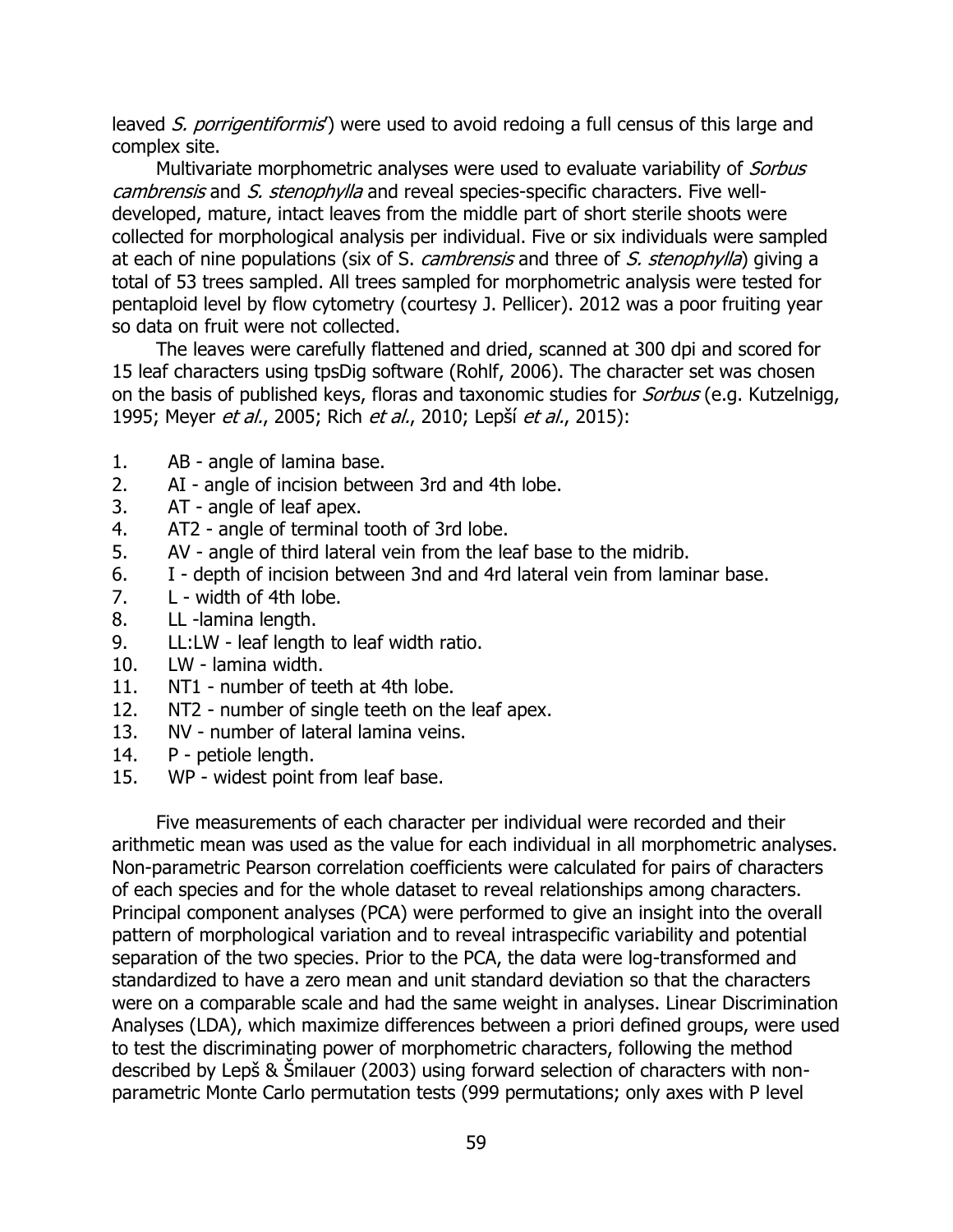<0.05 were considered). A cross-validated classificatory Linear Discriminant Analysis based on probabilities using only characters selected as discriminating variables by the previous analysis was performed in R version 2.12.2 (R Development Core Team, 2011) using the "lda" function in the MASS package (Venables & Ripley, 2002). PCA and LDA were carried out using CANOCO (Lepš & Šmilauer, 2003).

The method of elliptic Fourier approximation (Kuhl & Giardina, 1982) incorporated in the SHAPE 1.2 software package (Iwata & Ukai, 2002) was used to summarise the variation in leaf shapes.

## **Results**

#### Population sizes

The distributions of both species are shown in Fig. 1. About 224 trees of S. cambrensis were found in eight populations/subpopulations (Table 1), and about 96 trees of S. stenophylla in five populations/subpopulations (Table 2).

All records from the Llanthony Valley were attributed to S. stenophylla by Rich et  $al.$ , (2010) on the basis that S. cambrensis was not recorded there, partly on the advice of M.C.F. Proctor after discussing some puzzling herbarium material with him in 2007- 2008 prior to submission of Rich & Proctor (2009) in which both species were named. As it is now established that both S. stenophylla and S. cambrensis do occur in the Llanthony Valley, the localities are briefly reviewed below, together with some of the cytology data. The localities are ordered from south to north (Fig. 1).

#### 1 Pwll-du Quarry, Govilon v.c.35

A small population occurs on the wooded natural crags and quarry edge crags and is now confirmed as S. stenophylla. One young tetraploid S. porrigentiformis plant also occurs here, with *S. anglica* in the quarry. The ploidy level of another tree nearby at the Tumbles SO25561148 collected by D. Green on 14/10/2011 requires verification.

#### 2 Cwm Clydach (including Blackrock and Llanelly Hill) v.c.42

This is the type locality of S. cambrensis, where it occurs on open cliffs, on rocks in woodland, in grassland and even on field banks, with occasional S. anglica. Most trees occur in the Cwm Clydach National Nature Reserve with a few scattered nearby which seem best treated as one population. Some trees by the A465 may have been lost to the 2017-2021 roadworks.

A tetraploid chromosome count of a S. porrigentiformis group plant from Cwm Clydach was reported by Q.O.N. Kay (Proctor & Groenhof, 1992; Bailey et al., 2008) whereas our seven flow cytometry counts including the type tree were pentaploid (Pellicer *et al.*, 2012, and unpublished 2012 data); no members of the S. porrigentiformis group other than S. cambrensis are currently known here.

#### 3 Coed Pantydarren v.c.42

The roadside quarry and the rocks above hold a uniform population of S. cambrensis, with some large old trees. The locality name is also cited as Darren Disgwlyfa based on the 1:50,000 Ordnance Survey maps, but the 1:25,000 maps indicate the locality at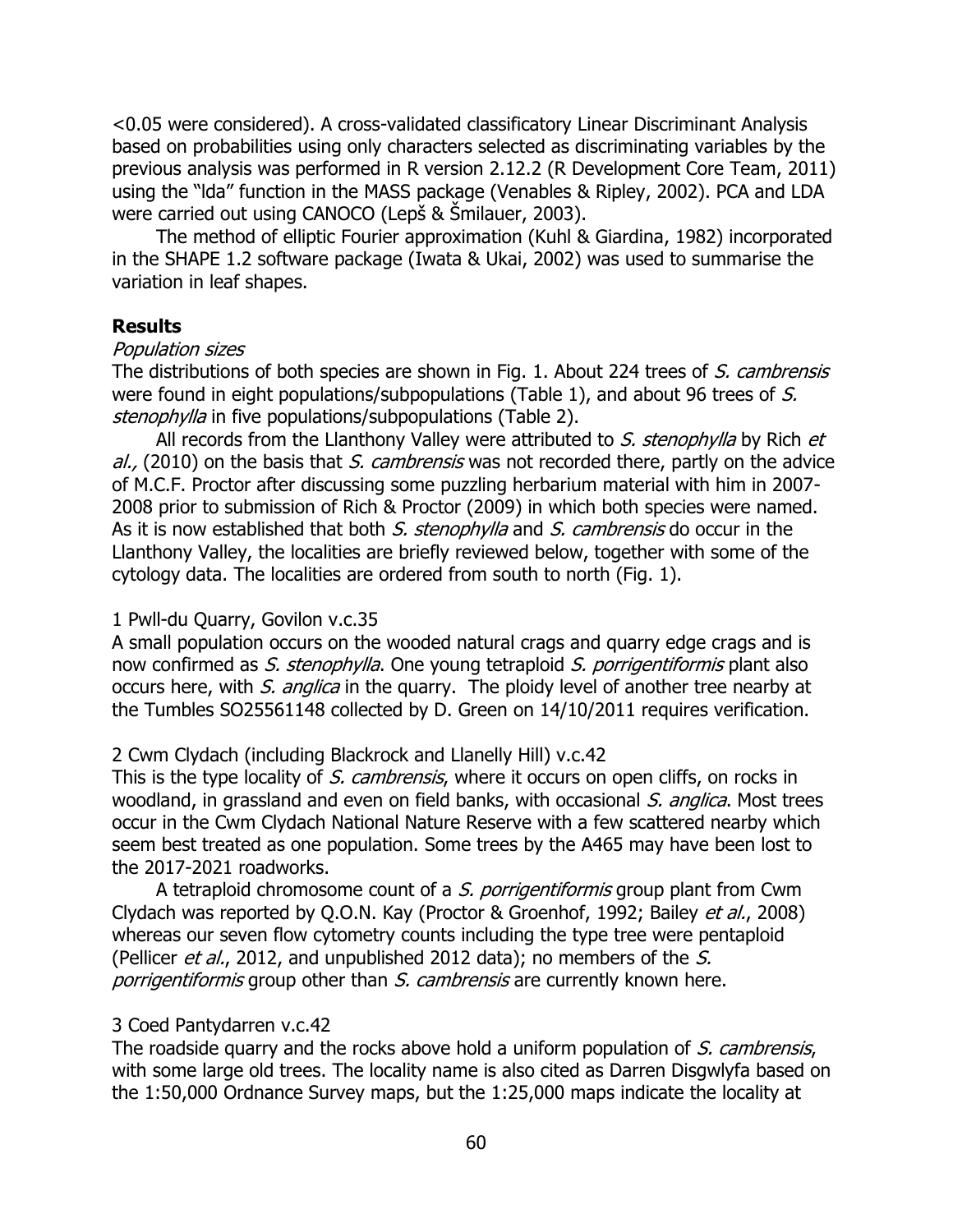SO219138 is better cited as Coed Pantydarren than Darren Disgwlyfa, which has a small quarry at SO219143 that holds no whitebeams.



**Figure 1. Sorbus cambrensis (red) and S. stenophylla (blue) localities. 1 Pwll-du Quarry, Govilon. 2 Cwm Clydach. 3 Coed Pantydarren. 4 Craig y Cilau. 5 Darren, Cwmyoy. 6 Tarren yr Esgob. 7 Capel-y-ffin. 8 Darren Lwyd.**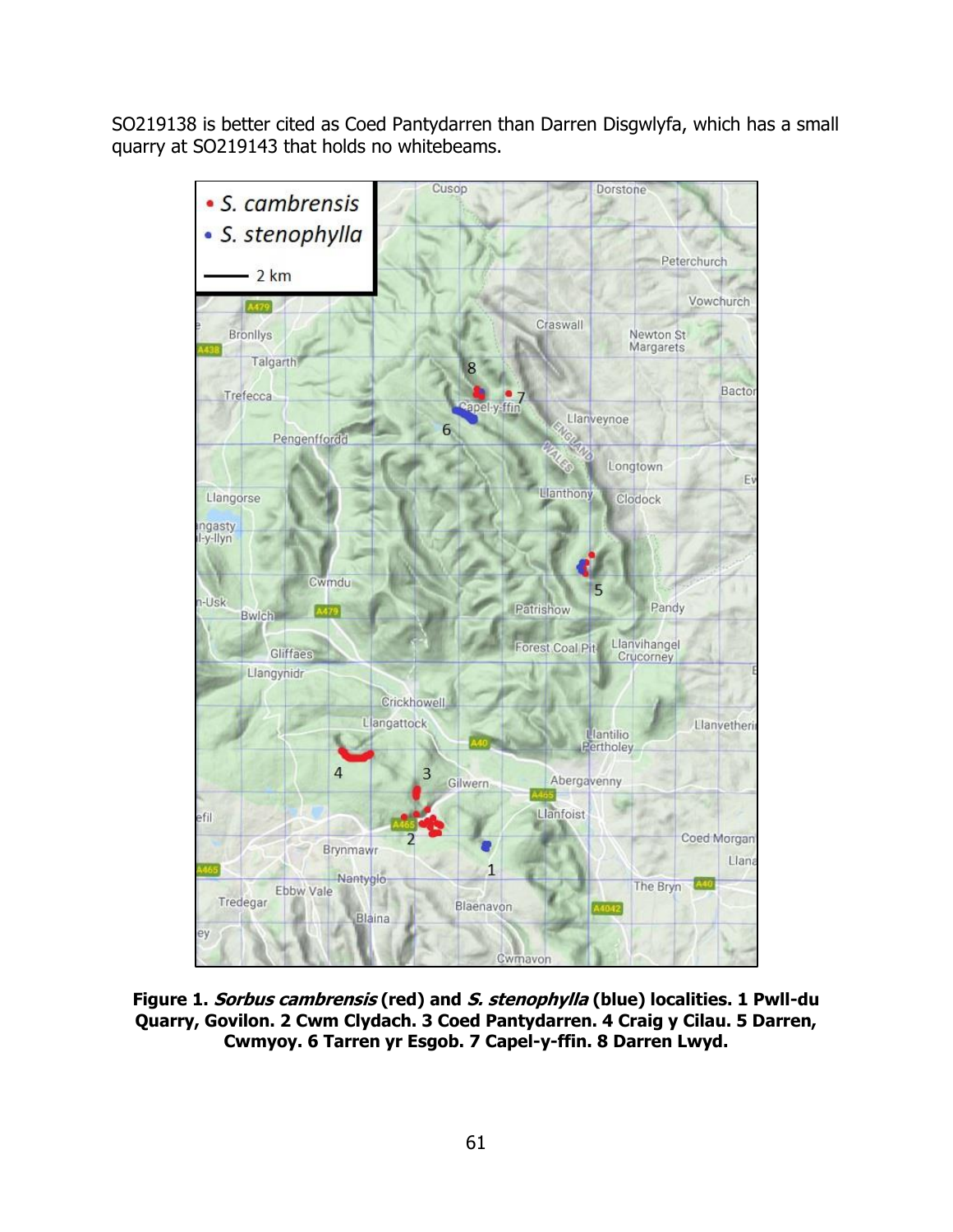| Locality               | V.C. | Grid reference | Date(s)    | Population size      |
|------------------------|------|----------------|------------|----------------------|
| 1a Cwm Clydach NNR     | 42   | SO2220 to      | 6 &        | 43 trees             |
| to Llanelly Hill       |      | SO220119       | 16/9/2012  |                      |
|                        |      |                | and/9/2014 |                      |
| 1b Blackrock           | 42   | SO212125       | 9/2014     | 1 tree               |
| 3 Coed Pantydarren     | 42   | SO219138       | 6 &        | $c.20$ trees         |
|                        |      |                | 18/9/2012  |                      |
| 4 Craig y Cilau        | 42   | SO1815 and     | 9/2002     | 67 trees with many   |
|                        |      | SO1915         |            | other Sorbus species |
|                        |      |                |            | (Rich 2003)          |
| 5a Darren, Cwmyoy      | 35   | SO2924         | 9 &        | c.50 trees accessed  |
|                        |      |                | 13/9/2012  | from below           |
| 5b Weild, Cwmyoy       | 35   | SO302253       | 19/9/2012  | 3 trees              |
| 7 Capel-y-ffin, NNE of | 42   | SO259320       | 28/9/2012  | $c.20$ trees         |
| 8 Darren Lwyd          | 42   | SO243330       | 8/9/2012   | $c.20$ trees         |

**Table 1. Distribution and population sizes of Sorbus cambrensis.**

## **Table 2. Distribution and population sizes of Sorbus stenophylla.**

| Locality                           | V.C.      | Grid<br>reference | Date(s)                 | Population size                                          |
|------------------------------------|-----------|-------------------|-------------------------|----------------------------------------------------------|
| 1 Pwll-du quarry,<br>Govilon       | 35        | SO2511            | 9/2014                  | 16 trees                                                 |
| 4 Darren, Cwmyoy                   | 35        | SO2924            | 9 &<br>13/9/2012        | 5 trees                                                  |
| 6a Tarren yr Esgob<br>southern cwm | 35/<br>42 | SO252306          | 8/9/2012 &<br>21/9/2014 | c.50 trees on rocks                                      |
| 6b Tarren yr Esgob,<br>main slopes | 42        | SO2331            | 8/9/2012 &<br>21/9/2014 | c.20 trees on rocks in<br>woodland and 4 on top<br>crags |
| 8 Darren Lwyd                      | 42        | SO243330          | 8/9/2012                | 1 tree with possible<br>juveniles                        |

## 4 Craig y Cilau v.c.42

Sorbus cambrensis is scattered on the main central cliffs within the National Nature Reserve. Tetraploid S. porrigentiformis trees and triploid S. porrigentiformis group trees also occur here often mixed with S. cambrensis and other taxa.

Rich et al., (2010) cited some plants at Craig y Cilau that matched S. stenophylla in morphology but required verification; we have not refound any S. stenophylla and such plants may be poorly-grown S. cambrensis or possibly small S. leptophylla.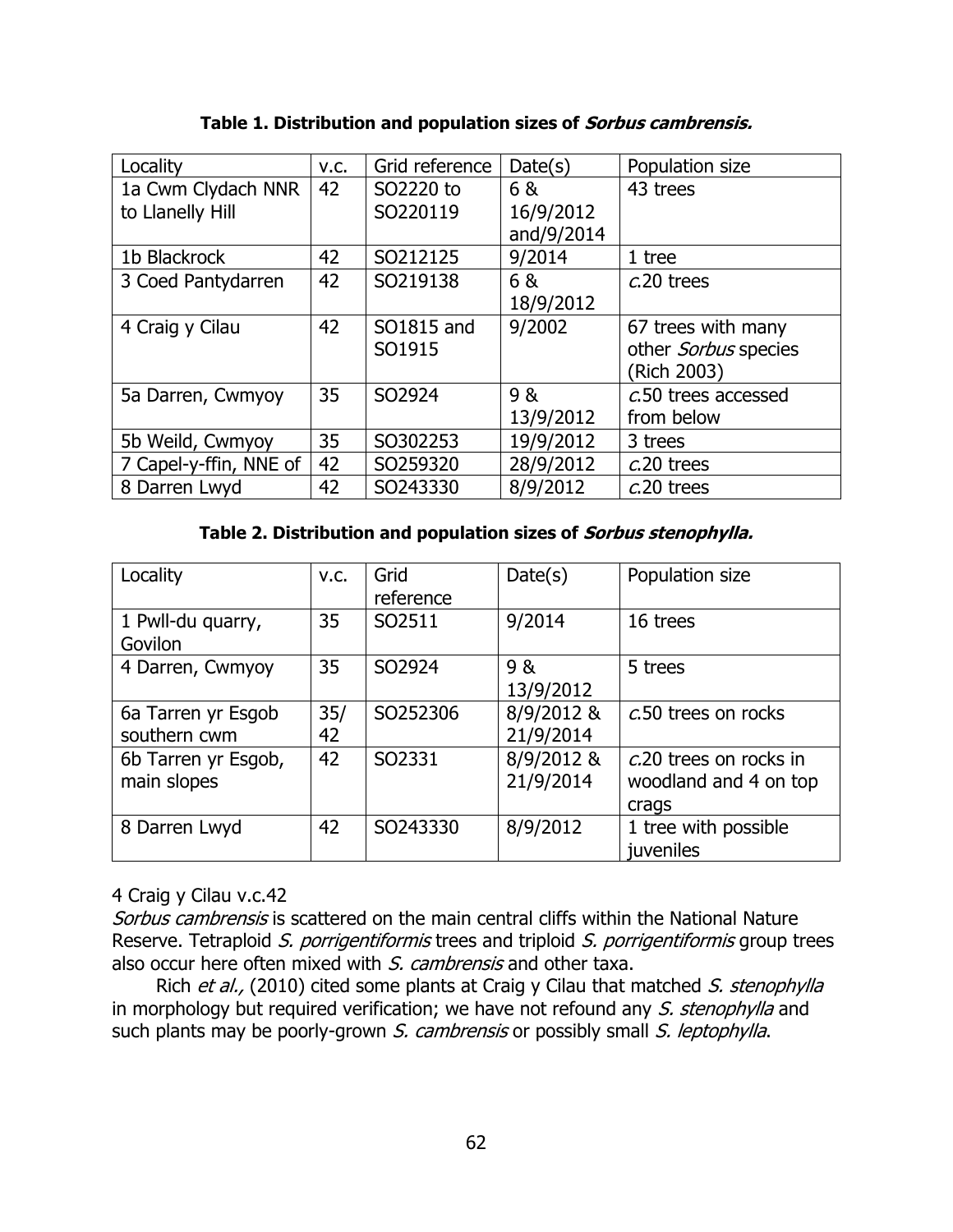## 5 Darren, Cwmyoy v.c.35

Sorbus cambrensis is locally frequent along the top edge of the cliff (with two plants of the unnamed triploid subgenus *Tormaria* plant; Rich *et al.*, 2014) where they are tolerably safe to access, with a discrete subpopulation on the crags just to the north above Weild. S. stenophylla is much less frequent on the lower rocks and was very difficult to access safely.

## 6 Tarren yr Esgob v.c.35/v.c.42

This is the type locality of S. stenophylla and is the only whitebeam at this site. S. stenophylla occurs mainly on the central crags with most plants on the lower rocks and a few bushes on the top ridge. Most plants are in v.c.42 Breconshire but some occur in v.c.35 Monmouthshire though it is not always certain that the vice-county boundary has been correctly applied in the past. We have included records for Pen-y-Wyrlod and Maes-y-Ffin.

## 7 Capel-y-ffin v.c.42

This small population of S. cambrensis east of the village was first found by M. Lepsi in 2012 and has some trees to 10 m tall.

## 8 Darren Lwyd v.c.42

The trees on the steep NE-facing cliffs at the southern end at SO243330 are S. cambrensis with one possible S. stenophylla, but are mostly poorly developed and also difficult to access. All trees here have been previously attributed to S. stenophylla alone. We have not refound trees on the gentler slopes c.800 m to the north at c.SO240340 where they were reported in the 1970s.

## Multivariate morphometric analyses

Univariate statistics of quantitative characters are summarized in Table 3.

The PCA showed S. cambrensis and S. stenophylla were morphologically distinct (Figs. 2, 3). The strongest contribution to the morphological distinctiveness of both species (i.e. the most strongly correlated characters with the first component axis) were the ratio length of lamina/width of lamina (LL:LW), the angle of incision between 3th and 4th lobe (AI), the number of single teeth on the leaf apex (NT2), the angle of leaf apex (AT) and the angle of leaf base (AB).

For S. cambrensis, the PCA showed a geographical pattern with the populations from Llanthony Valley (Capel-y-ffin, Darren, Darren Lwyd), separated from the other populations along the second ordination axis (Fig. 2). The most strongly correlated characters with the second component axis were lamina length (LL), widest point from leaf base (WP), depth of incision between 3nd and 4rd lateral vein from laminar base (I), petiole length (P) and lamina width (LW).

For S. stenophylla, the PCA indicated slight separation of the Tarren yr Esgob population along the first component axis (Fig. 2) and also along the third axis (Fig. 3). The most strongly correlated characters with the third component axis were number of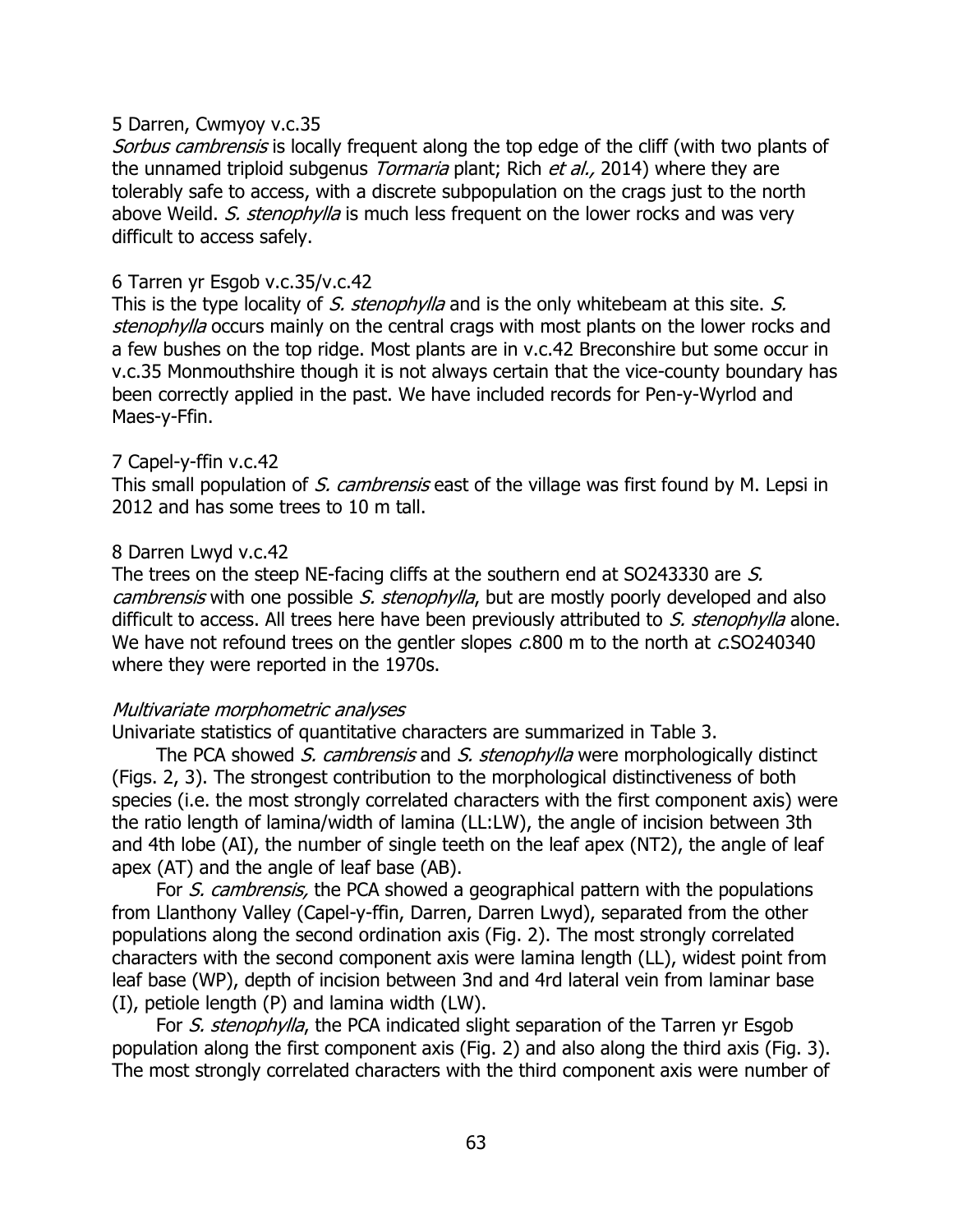teeth at 4th lobe (NT1), number of lateral lamina veins (NV), width of 4th lobe (L), number of single teeth on the leaf apex (NT2) and angle of leaf apex (AT).

The LDA also confirmed the morphological separation of the species. No overlap of canonical scores of the species was detected (Fig. 4). A forward selection procedure identified seven characters (LL:LW, NT1, AI, AB, WP, AT, LW) with significant conditional effects (i.e. the effect of the variable in addition to other variables already included in the model) and these and five additional characters (NT2, AT2, AV, L, AT) with significant marginal effects (i.e. the effect of the variable when alone in the model). The cross-validated discriminant analysis using these seven characters with significant conditional effect resulted in correct classification in all cases.

Within S. cambrensis, the LDA analysis showed morphological separation of the Llanthony Valley populations (Fig. 5)**.** A forward selection procedure identified three characters (WP – widest point from leaf base,  $AT$  – angle of leaf apex,  $NT2$  – number of single teeth on the leaf apex) with significant conditional effects and nine characters (WP, LL, I, AT, LW, NT1, AB, LL:LW, AI) with significant marginal effects. The crossvalidated discriminant analysis using the three characters with significant conditional effect resulted in correct classification in 34 of 36 cases – only two individuals from Llanthony valley were misclassified to the second group.

Within S. stenophylla, the LDA analysis confirmed morphological separation of the three sampled populations (Fig. 6). A forward selection procedure identified characters angle of leaf apex (AT) and lamina width (LW) with significant conditional effects and AT, LW, LL:LW, L, AI, AL, NV characters with significant marginal effects. The crossvalidated discriminant analysis using the two characters with significant conditional effect resulted in correct classification in five of six cases in the Tarren yr Esgob population (one individual was misclassified to the Darren population). All members of the Govilon population were classified incorrectly to the Darren population and two trees from the Darren population were determined incorrectly to the Govilon population and other two to the Tarren yr Esgob population.

Scans of the leaves are shown in Fig. 7 and elliptic Fourier approximations of the leaves of both species summarised in Fig. 8. These show the narrower leaves with the widest point further above the middle of the leaf in  $S$ . stenophylla compared to  $S$ . cambrensis.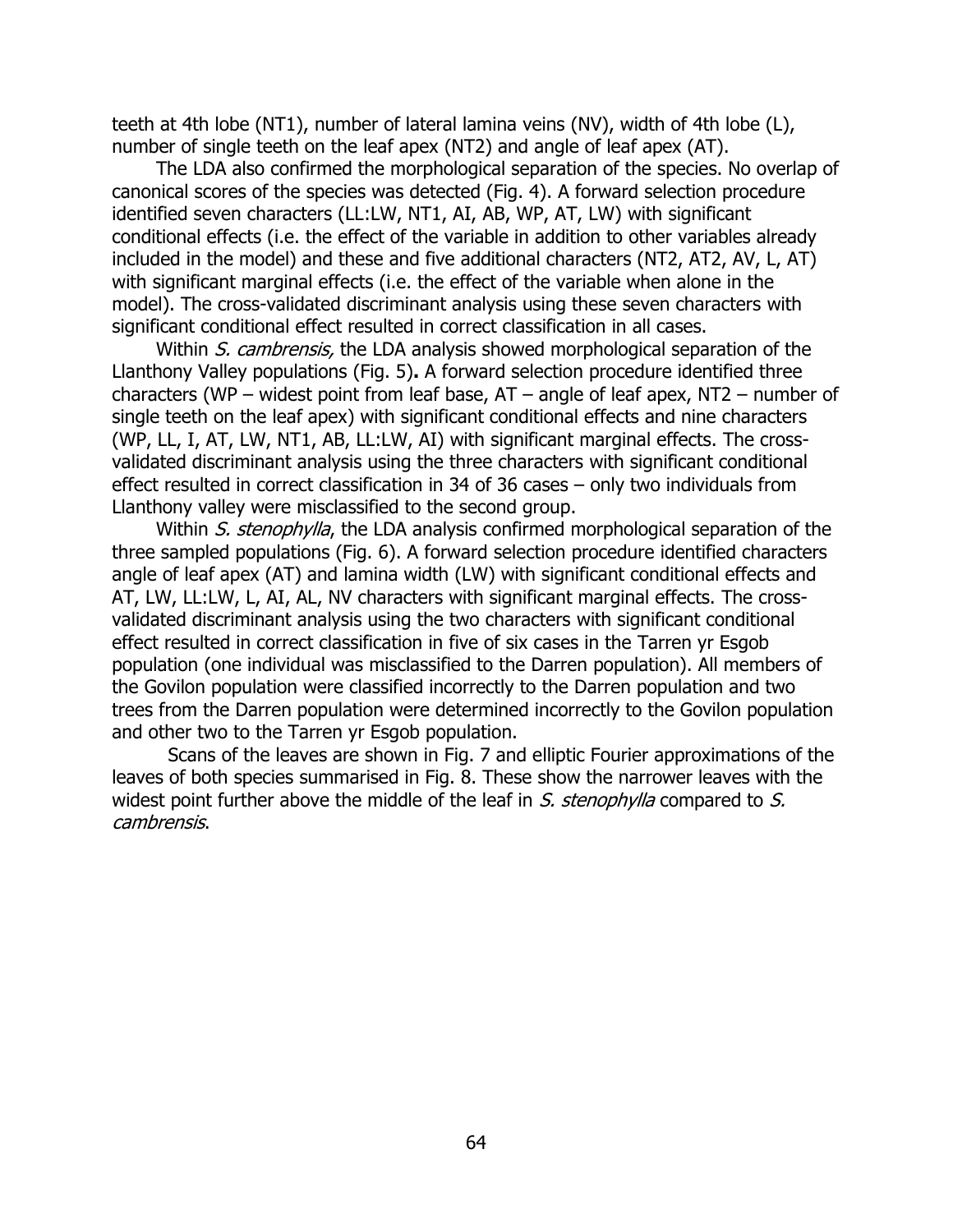#### **Table 3. Univariate statistics (minimum, 5 and 95% percentiles, maximum) of quantitative characters of Sorbus cambrensis and S. stenophylla.**

| Taxon/population      | <b>Sorbus</b>            | Sorbus stenophylla    | Sorbus stenophylla        |
|-----------------------|--------------------------|-----------------------|---------------------------|
|                       | cambrensis/all           | s.str./ Tarren yr     | s.l. / Govilon and        |
|                       | sampled population       | Esgob                 | Darren                    |
| Petiole length (cm)   | $(0.9-)1.1-1.7(-)$       | $(0.8-)0.9-1.7(-)$    | $(0.9-11.6(-1.8))$        |
|                       | 1.8)                     | 1.8)                  |                           |
| Lamina length (cm)    | $(7.7-)8.2-11.3(-$       | $(7.6-)7.9-10.5(-)$   | $(7.9 - )8.5 - 10.8(-$    |
|                       | 12.2)                    | 10.8)                 | 10.9)                     |
| Lamina width (cm)     | $(5.6-)6.1-7.9(-)$       | $(4.9-)4.9-6.4(-)$    | $(5.3-)5.6-7.2(-)$        |
|                       | 8.8)                     | 6.5)                  | 7.6)                      |
| Width of 4th lobe     | $(0.7-)0.8-1.4(-)$       | $(0.5-)0.7-1.2(-)$    | $(0.7-)0.8-1.3(-)$        |
| $\text{(cm)}$         | 1.7)                     | 1.4)                  | 1.4)                      |
| Lamina                | $(1.2-)1.3-1.5(-)$       | $(1.5-)1.5-1.8(-)$    | $(1.3-)1.4-1.7(-)$        |
| length/width ratio    | 1.6)                     | 1.9)                  | 1.8)                      |
| Widest point from     | $(48-)53.1-65.9(-)$      | $(53.7-)$ 55.5-67(-   | $(48.1 - 52.4 - 62.9(-$   |
| base as percentage    | 69.5)                    | 67.5)                 | 69.2)                     |
| of way along leaf     |                          |                       |                           |
| length (%)            |                          |                       |                           |
| Depth of lobbing      | $(3.8-)5.6-14.6(-)$      | $(6.3-)7.3-15.8(-)$   | $(4.7-)6.2-15.6(-$        |
| between 3th and       | 17.4)                    | 17.2)                 | 18.3)                     |
| 4th lobes as          |                          |                       |                           |
| percentage of way     |                          |                       |                           |
| to midrib $(\%)$      |                          |                       |                           |
| Apex angle (°)        | $(116.3-)126.5-$         | $(110-)116.3-$        | $(104.9-)107.2-$          |
|                       | $157.1(-166.7)$          | $141.8(-147.7)$       | $138(-143.1)$             |
| Vein angle $(°)$      | $(25.9-)28.5-41.9(-)$    | $(25.6-)26.3-34.8(-)$ | $(23.4-)26.9-36(-$        |
|                       | 46.5)                    | 35.4)                 | 39.5)                     |
| Base angle $(°)$      | $(68.4-)76-101.3(-$      | $(60-)62.8-79.6(-)$   | $(59.4 - )62.9 - 86.8(-$  |
|                       | 119.4)                   | 83.4)                 | 95)                       |
| Angle between 3th     | $(41.8 - )48.6 - 93.6(-$ | $(22.8-)28.4-65.4(-)$ | $(27.6 - )33.3 - 74.9(-)$ |
| and 4th lobes $(°)$   | 103.6)                   | 71.1)                 | 78.9)                     |
| Angle of terminal     | $(58-)68.9-105.4(-$      | $(36.9-)45.2-75.8(-)$ | $(44.8 - )50.1 - 91.1(-$  |
| tooth of 3rth lobe    | 118.8)                   | 84.3)                 | 100.6)                    |
| $(^\circ)$            |                          |                       |                           |
| Number of veins       | $(6-)8-10(-10)$          | $(7-)7-9(-10)$        | $(7-)8-10(-10)$           |
| Number of teeth at    | $(2-)3-6(-7)$            | $(2-)2.5-7(-8)$       | $(3-)4-8(-9)$             |
| 4th lobe              |                          |                       |                           |
| Number of singular    | $(0-)1-4(-5)$            | $(0-)0-2(-2)$         | $(0-)0-2(-3)$             |
| teeth on the top of   |                          |                       |                           |
| the leaves (left side |                          |                       |                           |
| only)                 |                          |                       |                           |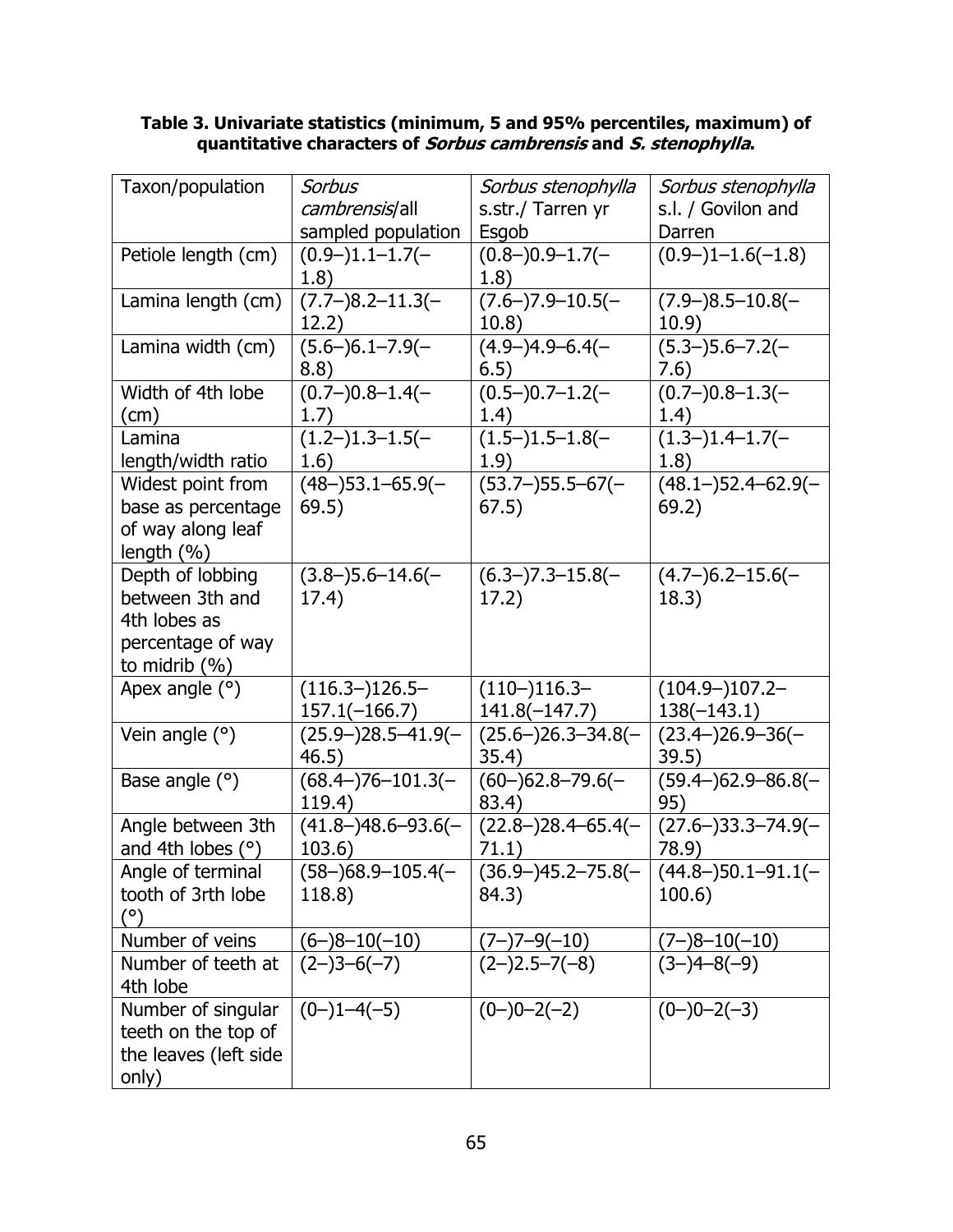

**Figure 2. PCA based on 15 morphological characters measured on leaf laminas of six populations of Sorbus cambrensis and three populations of S. stenophylla. Upper plot: Character loadings. Lower plot: Taxa. The first and second ordination axes explain 43.4% and 22.4% of the overall variation, respectively. For abbreviation of characters, see Methods.**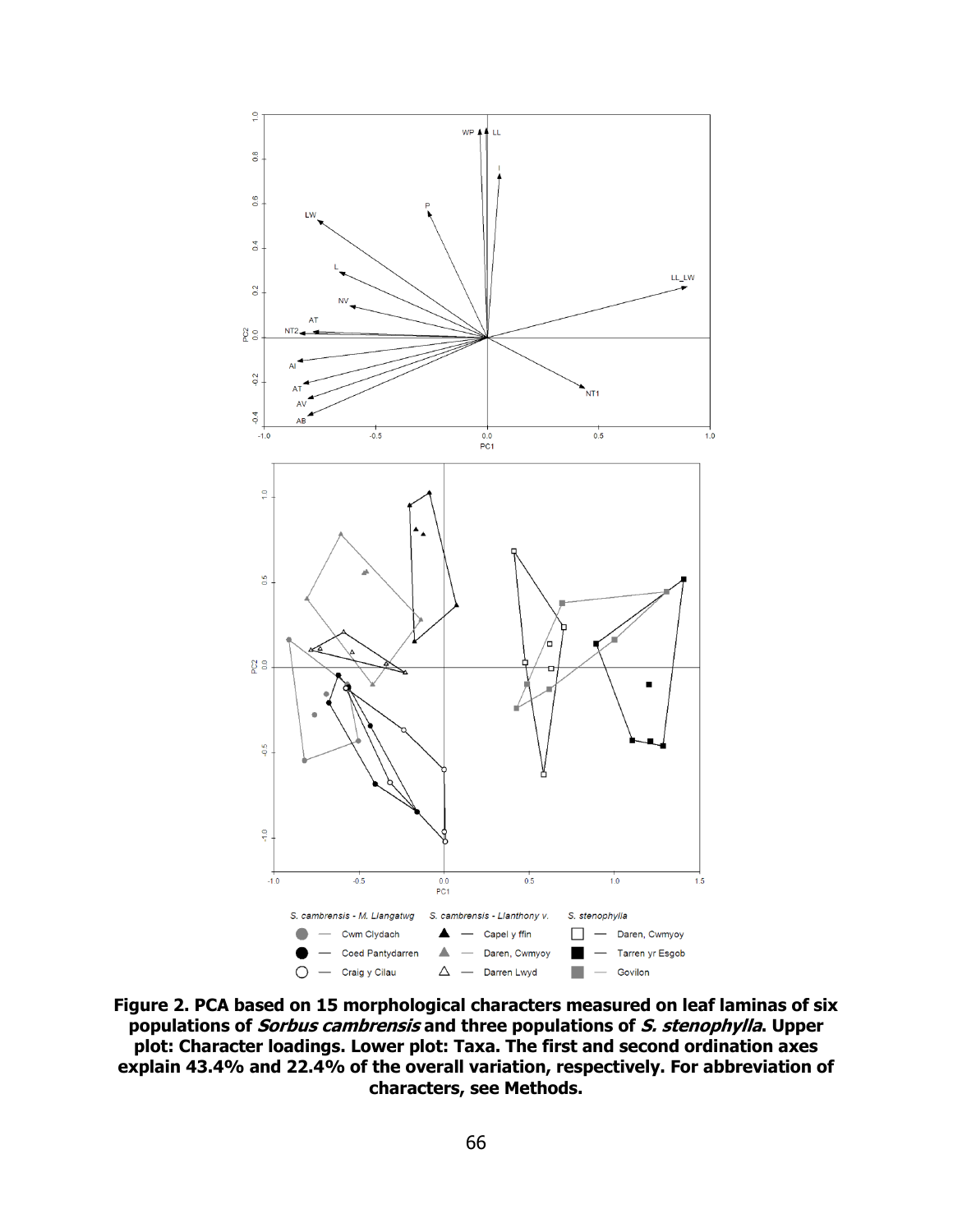

**Figure 3. PCA based on 15 morphological characters measured on leaf laminas of six populations of Sorbus cambrensis (left) and three populations of S. stenophylla (right). Upper plot: Character loadings. Lower plot: Taxa. The first and third ordination axes are displayed and explain 43.4% and 9.4 % of the overall variation, respectively. For abbreviation of characters, see Methods.**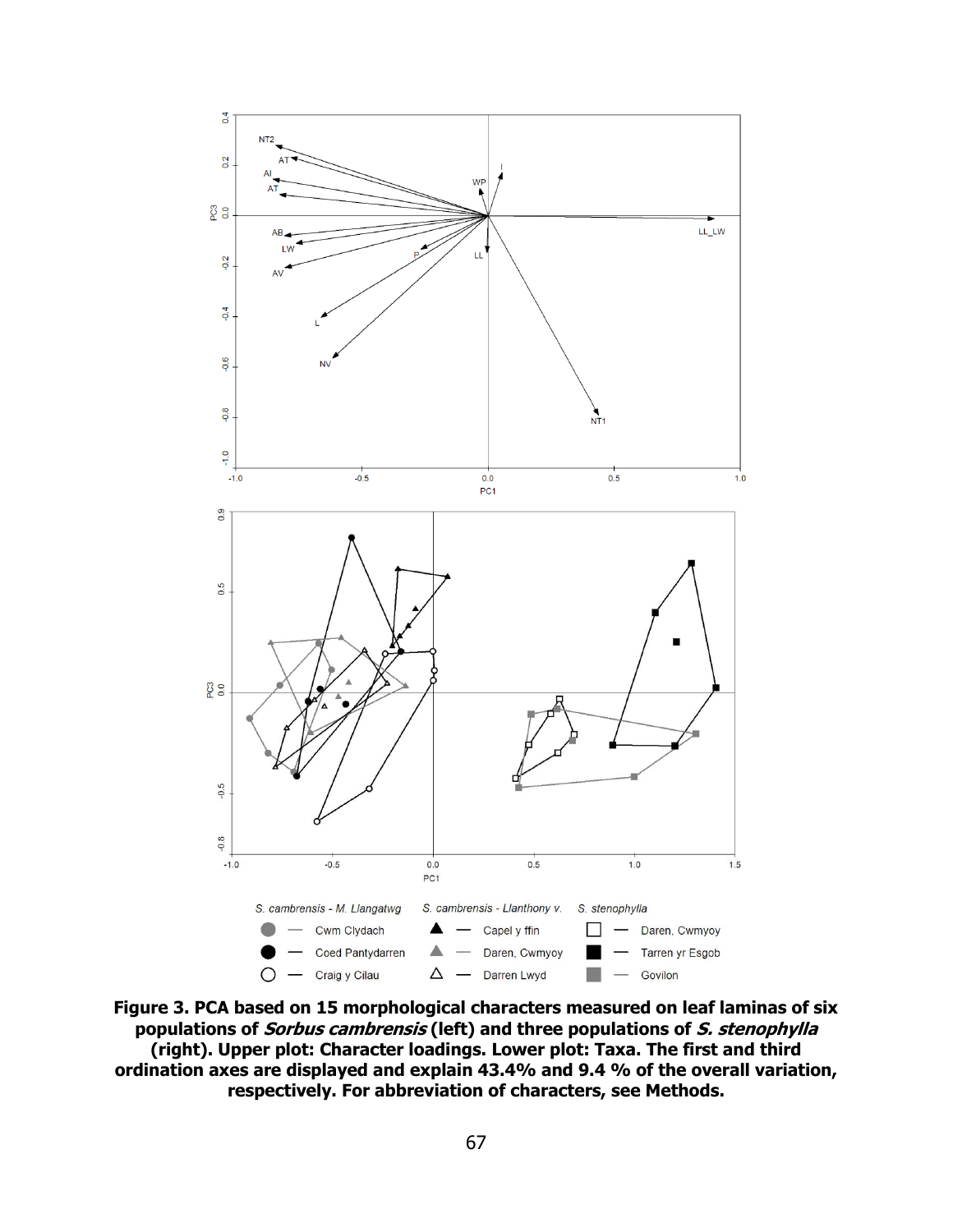

**Figure 4. Histogram of canonical scores of linear canonical discriminant analysis based on seven (LL:LW, NT1, AI, AB, WP, AT, LW) morphological characters measured on leaf laminas of six populations of Sorbus cambrensis and three populations of S. stenophylla. The characters were selected in forward selection procedure, and only those that were significantly different and could be used to distinguish the two taxa were used. The first canonical axis explains 92.9% of the variation. For abbreviation of characters, see Methods.**



**Figure 5. Histogram of canonical scores of linear canonical discriminant analysis based on three morphological characters (WP, AT, NT2) measured on leaf laminas of six populations of Sorbus cambrensis – three from Llanthony valley and three from Mynydd Llangatwg. The characters were selected in forward selection procedure, and only those that were significantly different and could be used to distinguish the two taxa were used. The first canonical axis explains 79.1% of the variation. For abbreviation of characters, see Methods.**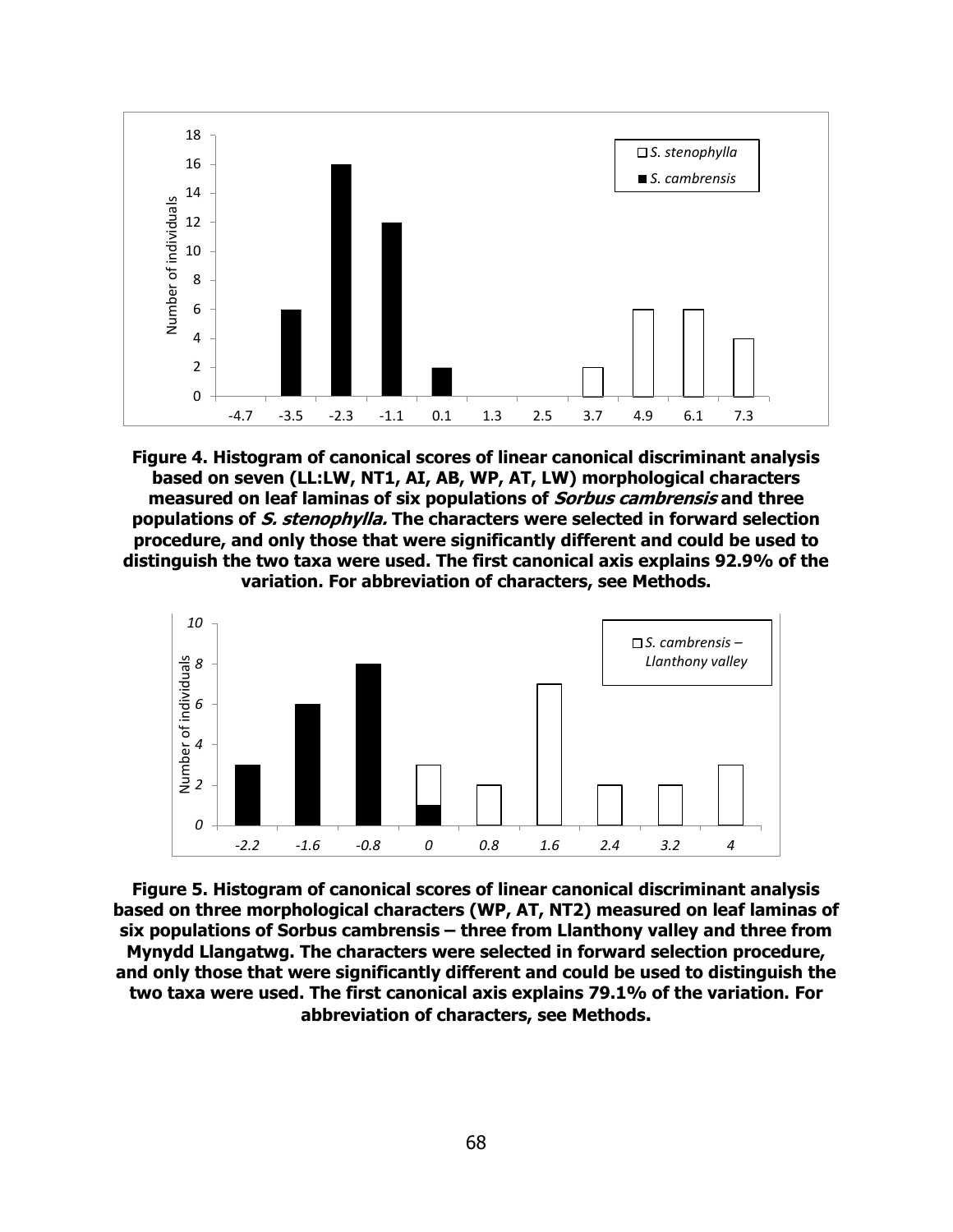

**Figure 6. Linear discriminant analysis based on 2 morphological characters of leaves (AT – angle of leaf apex, LW – leaf width) of the three known population of Sorbus stenophylla. The characters were selected in a forward selection procedure, and only characters with significant discriminating power for separating the three population were used. The first and second canonical axes are displayed, and explain 42.6% and 19.4% of the variation, respectively.**

#### **Discussion**

It is now established that both S. stenophylla and S. cambrensis occur in the Llanthony Valley, and that S. cambrensis occurs more widely than previously appreciated. Herbarium material and records from the Llanthony Valley and Black Mountains will need to be revised in light of these findings.

Applying the IUCN (2001) threat criteria to the population data show both  $S$ . cambrensis and S. stenophylla qualify as 'Endangered' (Rivers et al., 2019).

The morphological analysis shows that S. cambrensis varies significantly in leaf morphology geographically. The Llanthony Valley populations differed from the Mynydd Llangatwg populations (including the type locality at Cwm Clydach), and within the latter group the population from Craig y Cilau seems to be very variable. Similarly, S. stenophylla at the type locality at Tarren-yr-Esgob differs from the plants at Govilon and Darren which have leaves more similar to each other.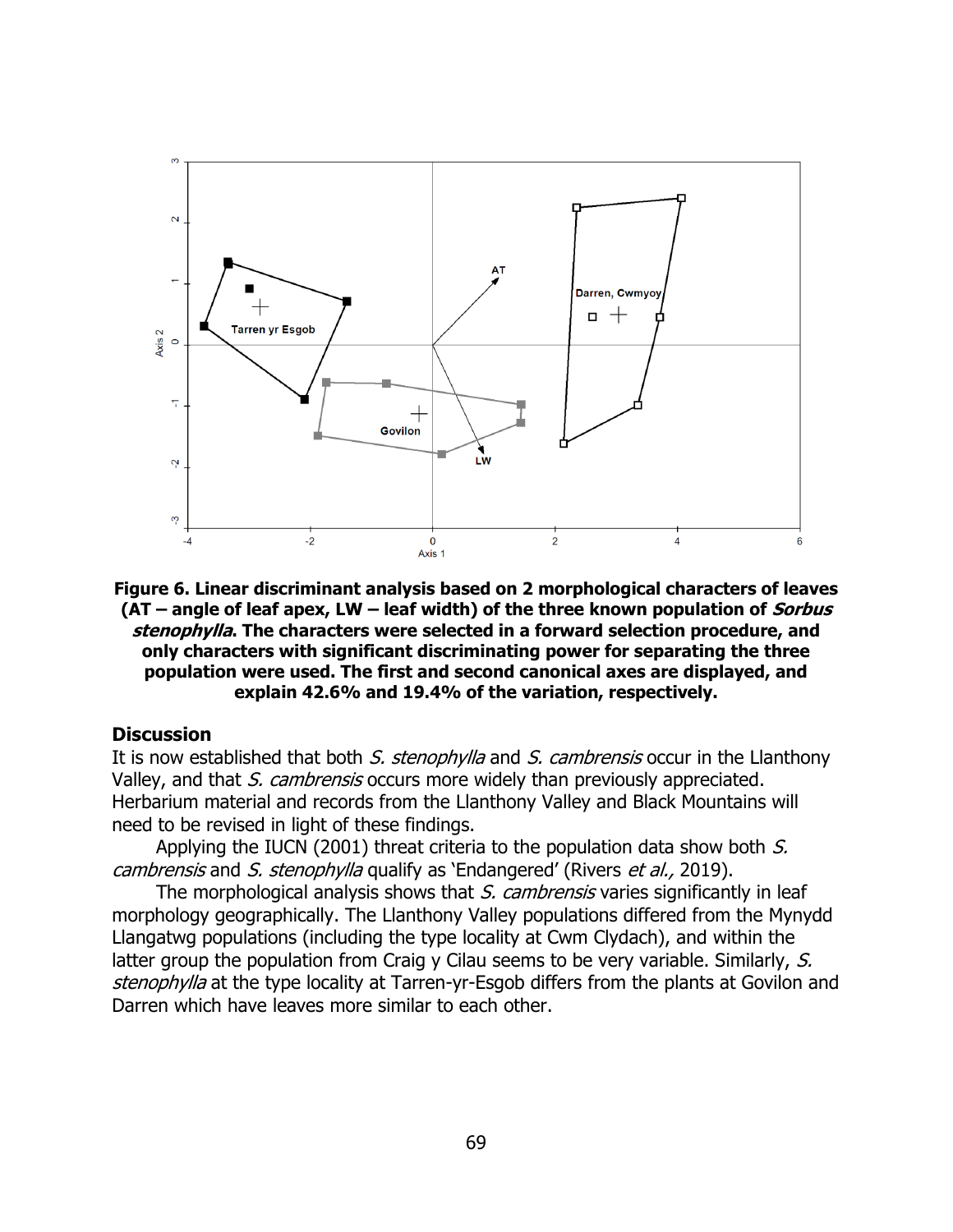

**Figure 7. Scans of selected leaves from short lateral shoots of one individual. Sorbus cambrensis from A, Cwm Clydach (type locality) and B, Llanthony Valley (Capel-yffin). Sorbus stenophylla C, Tarren yr Esgob (type locality) and D, Govilon.**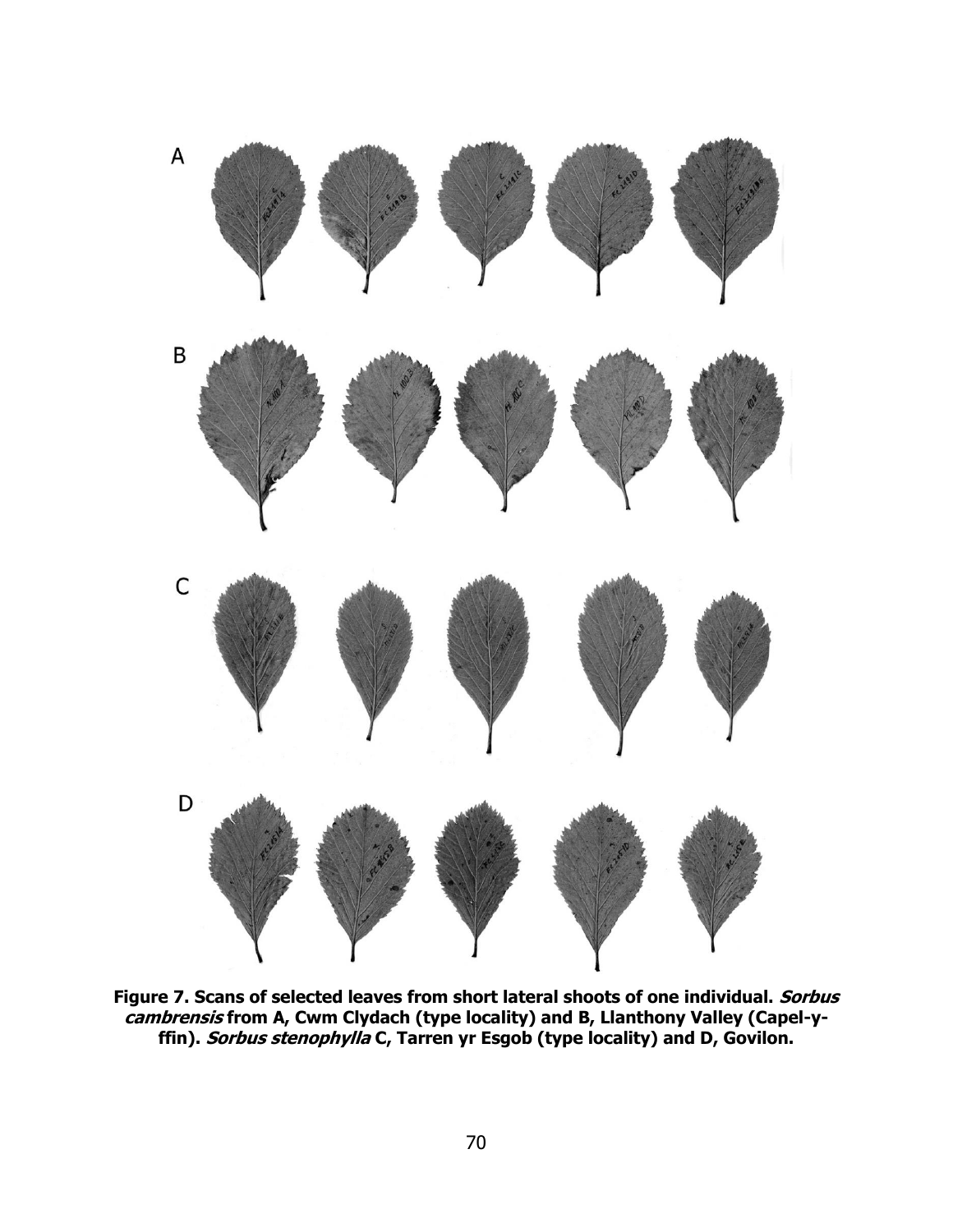

**Figure 8. Mean and ±2 standard deviations elliptic Fourier approximations of the leaves of (A) S. cambrensis and (B) S. stenophylla**

The origin of this variation needs further study. The variation could be partly of environmental origin as the conditions at the different localities differ in aspect, altitude and soil type, or could be due to reproductive modes or different origins. S. cambrensis and S. stenophylla are unusual in being pentaploid (Pellicer et al., 2012) so would be expected to be obligate apomicts (Rich et al., 2010), but studies of the reproductive modes of S. cambrensis and S. stenophylla using flow cytometry of embryos, endosperm and pollen showed that whilst S. stenophylla was fully apomictic, S. cambrensis had a prevailing (77%) sexual development of seeds probably fertilized by their own pollen (Lepší et al., 2019). However, as the S. cambrensis populations were generally morphologically uniform (except for those at Craig y Cilau), it may be that only seeds/seedlings produced apomictically are viable.

Different origins may also account for some of the variation. As diploids are (currently) absent from the pentaploid distribution ranges, their pentaploid cytology level suggest that S. cambrensis and S. stenophylla could have originated as hybrids between triploid S. porrigentiformis E. F. Warb. sensu lato (unreduced female 'gamete' 3n) and tetraploid S. rupicola (Syme) Hedl. (reduced pollen 2n). Sorbus cambrensis occurs with both these taxa at Craig y Cilau and may have originated there, once or multiple times. Sorbus cambrensis may in turn have given rise to S. stenophylla which does not overlap with the (current) distributions of the putative parents at all. Furthermore, the obligate apomixis in S. stenophylla coupled with field observations that the Tarren yr Esgob population differs from the Darren and Govilon populations more than our leaf morphology analysis above indicates, makes it possible that these populations are also of different origin. Additional research using molecular techniques and flower and fruit morphology should allow these possibilities to be separated, but in the meantime, we maintain the existing taxonomy.

The incorrect tetraploid ploidy level cited for S. cambrensis by Rich et al., (2010) was based on a chromosome count of  $2n = c.68$  for a member of S. porrigentiformis group from 'Darren Disgwylfa' (i.e. Coed Pantydarren) (Proctor & Groenhof, 1992; Bailey *et al.*, 2008) where only one taxon is now known which is pentaploid S. cambrensis (n=6; Pellicer et al., 2012). Similarly, Lemche's (1999) tetraploid 'E2' from Cambridge University Botanic Garden cited by Rich et al., (2010) as S. cambrensis is a different, un-named taxon of uncertain origin; Lemche's (1999, Table 8) grid reference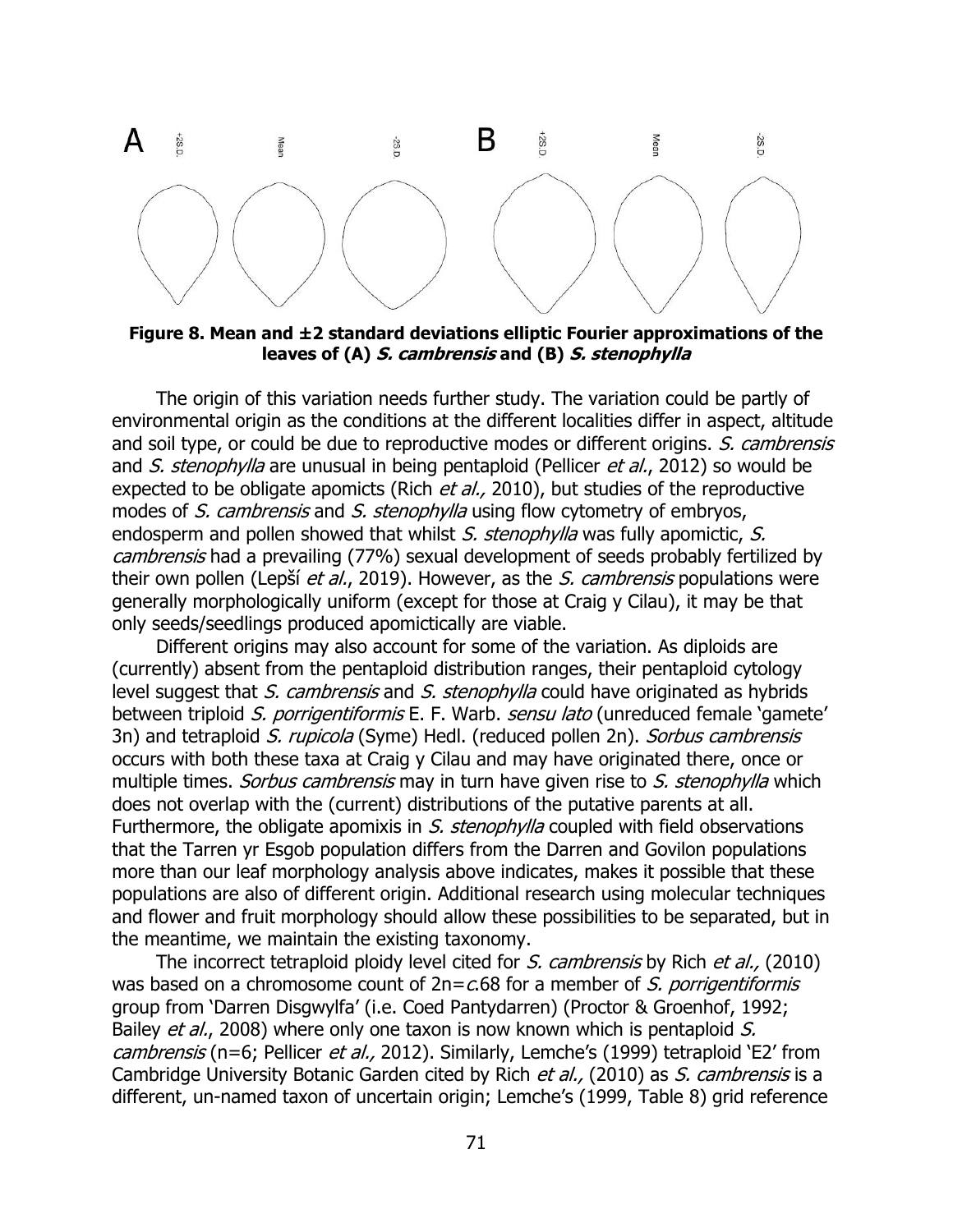SO220138 also refers to Coed Pantydarren but the locality was cited as the Black Mountains; the Botanic Gardens no longer hold details of this plant which is not now in cultivation (pers. comm. M. Millan 2022). E2 was originally collected by P. D. Sell who regarded it as a "special small-leafed S. porrigentiformis type to be described as a new species" (Lemche, 1999, page 68) and differs from other members of subgenus Aria by having some contribution from S. torminalis but did not match any other subgenus Tormaria taxa (Lemche, 1999); being tetraploid it presumably does not match our triploid subgenus Tormaria plant from Darren, Cwmyoy (Rich et al., 2014).

# **Acknowledgements**

Martin Lepší was funded by the European Union's Erasmus programme. We would like to thank Mar Millan for checking the Cambridge University Botanic Garden records and Dave Green for details of his Tumbles plant.

# **References**

- Bailey, J.P., Kay, Q.O.N., McAllister, H. & Rich, T.C.G. 2008. Chromosome numbers in Sorbus L. (Rosaceae) in the British Isles. *Watsonia* [27: 69-72.](http://archive.bsbi.org.uk/Wats27p65.pdf)
- IUCN 2001. IUCN Red list categories and criteria. Version 3.1. Gland, Switzerland: International Union for Conservation of Nature.
- Kutzelnigg, H. 1995. *Sorbus* L. In: Conert, H.J., Hamann, U., Schultze-Motel, W. & Wagenitz, G. (eds.), G. Hegi, Illustrierte Flora von Mitteleuropa, Ed. 2, Vol. IV/2B: 328–385. Berlin & Wien: Blackwell Wissenschafts-Verlag.
- Lemche, E.B. 1999. The origins and interactions of British *Sorbus* species. PhD thesis, Darwin College, Cambridge.
- Lepš, J. & Šmilauer, P. 2003. Multivariate analysis of ecological data using CANOCO. Cambridge: Cambridge University Press.
- Lepší M., Lepší P., Koutecký P., Bílá J. & Vít, P. 2015. Taxonomic revision of *Sorbus* subgenus Aria occurring in the Czech Republic. Preslia 87: 109-162.
- Lepší, M., Koutecký, P., Nosková, J., Lepší, P., Urfus, T. & Rich, T.C.G. 2019. Versatility of reproductive modes and ploidy level interactions in *Sorbus* s.l. (Malinae, Rosaceae). Botanical Journal of the Linnean Society 191:502-522. [doi.org/10.1093/botlinnean/boz054](https://doi.org/10.1093/botlinnean/boz054)
- Meyer, N., Meierott, L. & Angerer, O. 2005. Beiträge zur Gattung *Sorbus* in Bayern. Berichte der Bayerischen Botanischen Gesellschaft zur Erforschung der heimischen Flora 75/Suppl.: 5–216.
- Pellicer, J., Clermont, S., Houston, L., Rich, T.C.G. & Fay, M.F. 2012. Cytotype diversity in the *Sorbus* complex (Rosaceae) in Britain: sorting out the puzzle. Annals of Botany 110: 1185-1193.
- Proctor, M.C.F. & Groenhof, A.C. 1992. Peroxidase isoenzyme and morphological variation in *Sorbus* L. in South Wales and adjacent areas, with particular reference to S. porrigentiformis E. F. Warb. [Watsonia](http://archive.bsbi.org.uk/Wats19p21.pdf) 19: 21-37.
- R Development Core Team 2011. R: A language and environment for statistical computing. Vienna: R Foundation for Statistical Computing. URL: [https://www.r](https://www.r-project.org/)[project.org/.](https://www.r-project.org/)